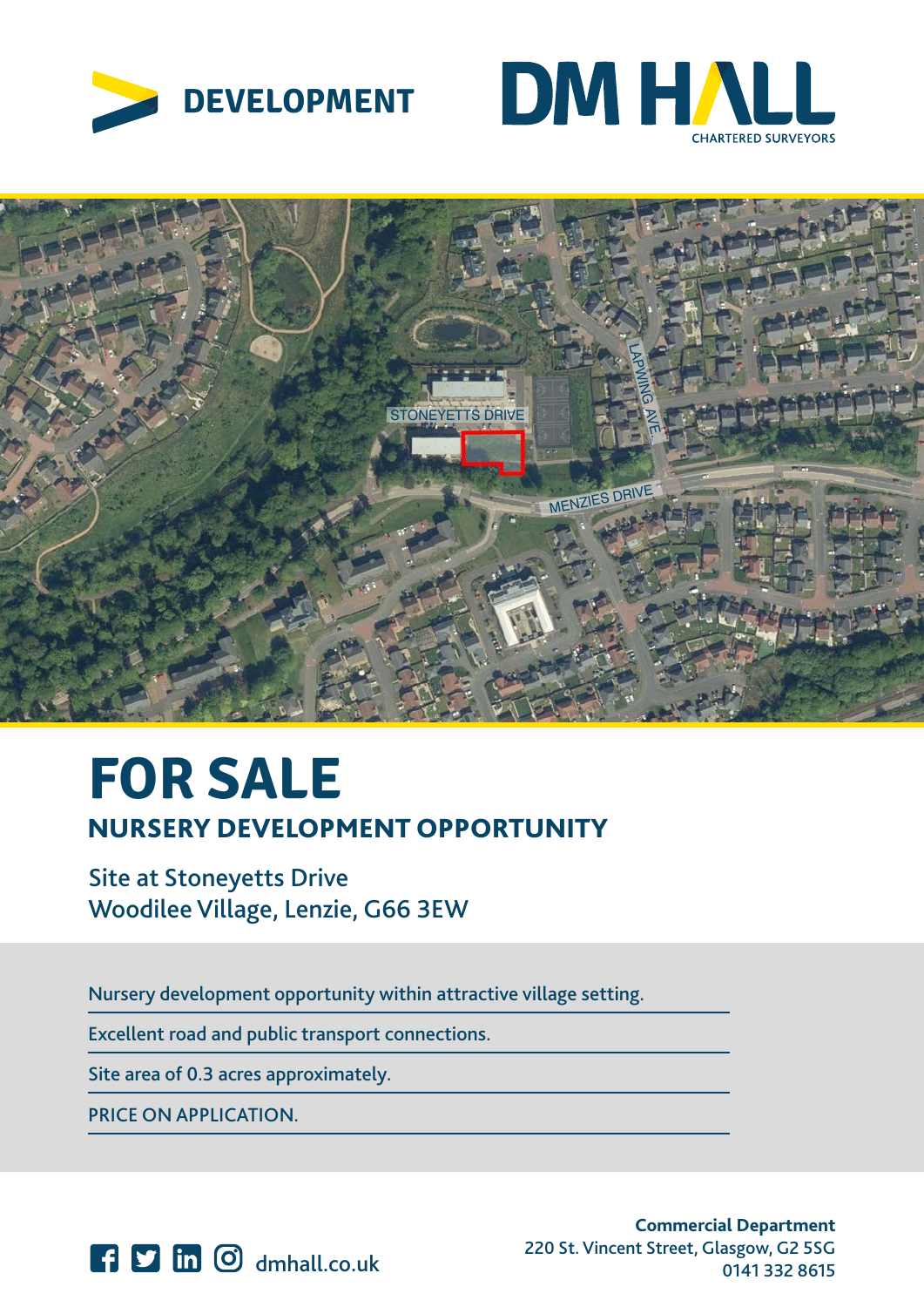## **LOCATION**

The site is located in the popular Woodilee Village, just north of Glasgow, between Lenzie and Kirkintilloch.

Situated just off Stoneyetts Drive, in the grounds of the former Woodilee Hospital, the site is well located in the heart of the village and benefits from an immediate catchment of approximately 900 homes.

The site is within a mile of Lenzie train station and excellent public transport links, in addition there is convenient local access to the motorway network (M80/ M8) making Glasgow City Centre within a 15 minute drive.

The site benefits from a wide range of local amenities in both Lenzie and Kirkintilloch, with both primary and secondary schooling conveniently located nearby.

The approximate location of the subjects is as shown on the appended street plan.

#### **DESCRIPTION**

The site extends to 0.12 ha (0.3 acres) approximately, as shown outlined in red on the attached Ordnance Survey extract.

It lies to the south of Stoneyetts Drive, and is predominantly rectangular in shape and relatively level.

The site is opposite a local convenience store but is mainly surrounded by residential dwellings, with a basketball/play area located to the east.

#### **PLANNING**

The site has planning consent for the erection of a two storey building, together with associated car parking and landscaping for Class 10 (Nursery/Crèche) Use.

The Gross Internal floor area of the proposed unit is approximately 742.9 sq.m (8,000 sq.ft.) over ground and first floor levels.

Parties wishing to make their own detailed planning enquiries should contact East Dunbartonshire Council, Planning & Building Standards Department, 12 Strathkelvin Place, Kirkintilloch, G66 1TJ. Tel. 03001234510 or Email. planning@eastdunbarton.gov.uk.

#### **OFFERS**

Offers are invited for the purchase of our client's heritable interest.

Whilst our client's preference is to secure a "clean offer", offers subject to planning will be considered but should be accompanied by schematic drawings and a business plan in order that our clients can assess the deliverability of any proposal.

Parties should note interest in the site with DM Hall in order that they can be kept informed of any closing date which may be set for the receipt of formal offers.

#### **VAT**

All prices quoted are exclusive of VAT, where applicable.

#### **LEGAL COSTS**

Each party will be responsible for their own legal costs.

### **FURTHER INFORMATION**

Strictly by contacting the sole selling agents:

| <b>Claire Hutton</b>       |
|----------------------------|
| 0141 352 6406              |
| Claire.Hutton@dmhall.co.uk |

Graeme Todd 0141 352 6411 Graeme.Todd@dmhall.co.uk

**DATE OF PUBLICATION**<br> **REFERENCE**<br> **REFERENCE**<br> **REFERENCE** February 2021